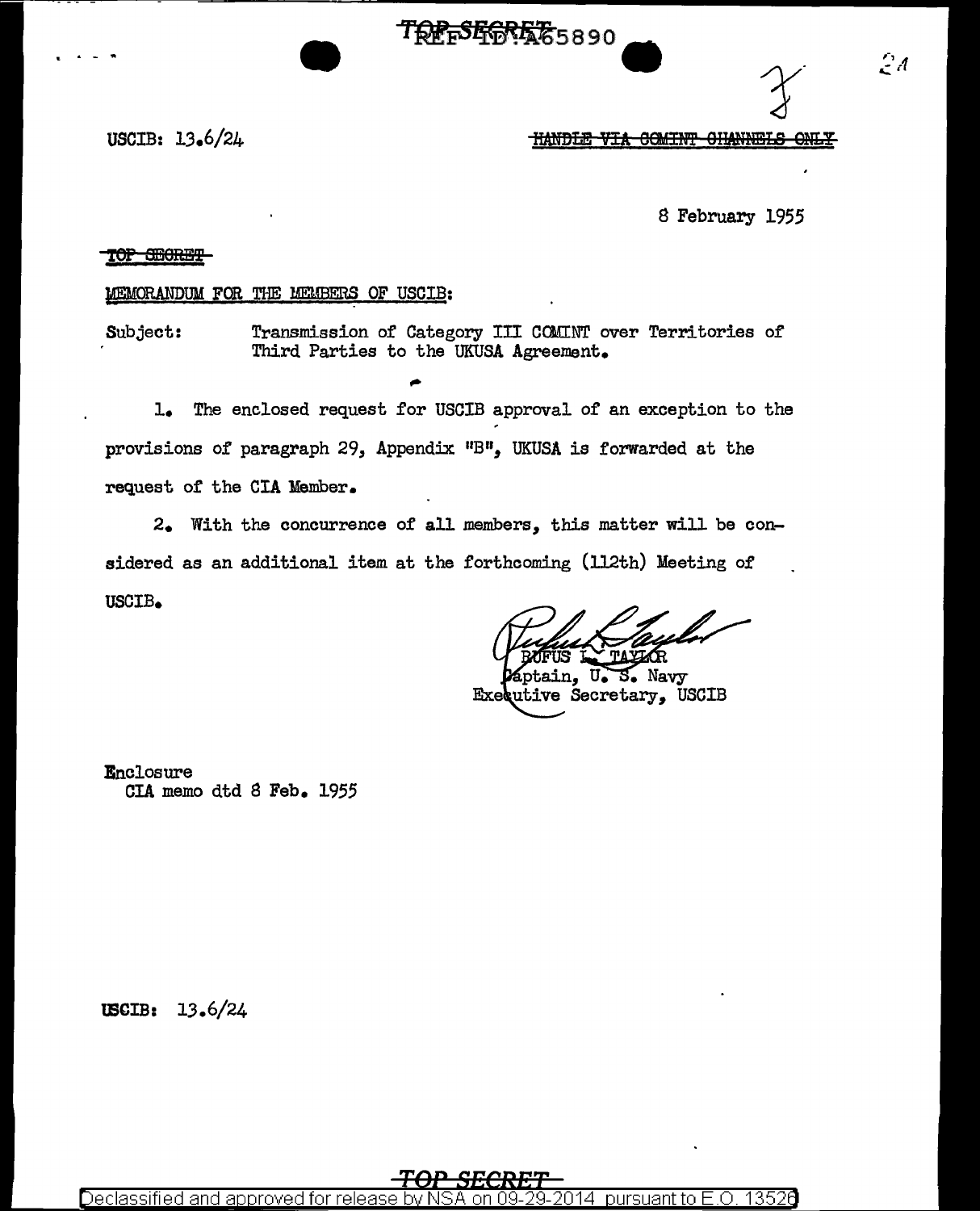

. .. .. .. • CENTRAL JNTELLIGENCE AGENCY WASHINGTON 25, D. C.

HANDLE VIA COMINT CHANNELS ONLY-

S FEB 1955

TOP SECRET

MEMORANDUM FOR: Executive Secretary, USCIB

SUBJECT : Transmission of Category III COlllNT over Territories of Third Parties to the UKUSA Agreement.

l. The Central Intelligence Agency has a requirement to provide Category III COMINT service to General J. Lawton Collins, Personal Representative of the President in Saigon, Viet Nam, for a limited time.

 $2.$  Courier service will be provided by the Armed Services Security Courier Service (AFSCS), originating in the Pentagon and utilizing both Military Air Transport Service (MATS) and commercial air carrier, and will be via Washington, San Francisco, Honolulu, Midway, Manila to destination in Saigon.

*3.* Authorization for the use of this route for pouching codeword material, an exception to paragraph 29, Appendix B, UKUSA, requires USCIB approval.

4. It is requested that approval of USCIB members be obtained by the most expeditious means possible.

(signed)

HUNTINGTON D. SHELDON CIA Member, USCIB

Enclosure with WCIB 13.6/24 dated 8 Feb 55.

*TOP* **SECRET**